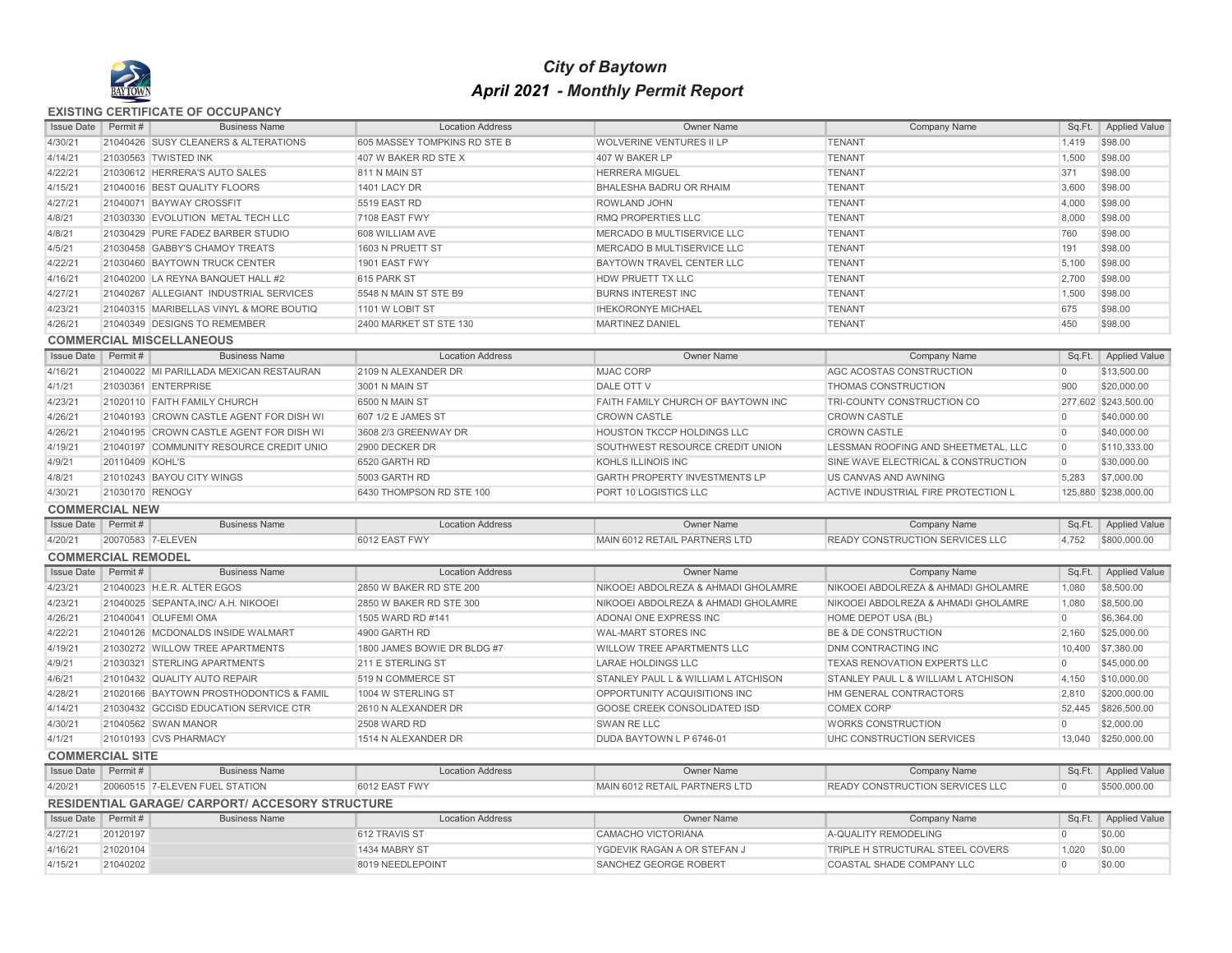## **NEW RESIDENTIAL**

| <b>Issue Date</b> | Permit #                  | <b>Business Name</b>             | <b>Location Address</b>  | <b>Owner Name</b>                   | <b>Company Name</b>                                    |                | Sq.Ft.   Applied Value |
|-------------------|---------------------------|----------------------------------|--------------------------|-------------------------------------|--------------------------------------------------------|----------------|------------------------|
| 4/19/21           | 21040138                  |                                  | 10010 PINE VALLEY CT     | <b>CASTLEROCK COMMUNITIES LP</b>    | <b>CASTLEROCK COMMUNITIES LP</b>                       | 2,004          | \$0.00                 |
| 4/14/21           | 21040120                  |                                  | 10131 STONE BRIAR DR     | <b>CASTLEROCK COMMUNITIES LP</b>    | CASTLEROCK COMMUNITIES LP                              | 3,251          | \$0.00                 |
| 4/19/21           | 21040188                  |                                  | <b>10031 CHASE CT</b>    | <b>ANGLIA HOMES LP</b>              | <b>CASTLEROCK COMMUNITIES LP</b>                       | 2,946          | \$0.00                 |
| 4/8/21            | 21030228                  |                                  | 8731 WILLET ST           | CASTLEROCK COMMUNITIES LP           | <b>CASTLEROCK COMMUNITIES LP</b>                       | 2,053          | \$0.00                 |
| 4/6/21            | 21030276                  |                                  | 6418 HIDDEN DUNES DR     | ANGLIA HOMES LP                     | ANGLIA HOMES LP                                        | 2,059          | \$0.00                 |
| 4/30/21           | 21030385                  |                                  | 8423 SILVER STREAK DR    | CHESMAR HOMES LLC                   | <b>CHESMAR HOMES</b>                                   | 2,982          | \$0.00                 |
| 4/30/21           | 21020128                  |                                  | 8502 AMBER BEND DR       | CHESMAR HOMES LLC                   | <b>CHESMAR HOMES</b>                                   | 2,999          | \$0.00                 |
| 4/12/21           | 21030511                  |                                  | 4719 PAINTED BUNTING LN  | CASTLEROCK COMMUNITIES LP           | CASTLEROCK COMMUNITIES LP                              | 2,733          | \$0.00                 |
| 4/12/21           | 21030517                  |                                  | 8806 W CRESCENT LAKE CIR | <b>CASTLEROCK COMMUNITIES LP</b>    | <b>CASTLEROCK COMMUNITIES LP</b>                       | 2.843          | \$0.00                 |
| 4/19/21           | 21030533                  |                                  | 4402 PAINTED BUNTING LN  | <b>CASTLEROCK COMMUNITIES LP</b>    | CASTLEROCK COMMUNITIES LP                              | 3,236          | \$0.00                 |
| 4/19/21           | 21030527                  |                                  | 5010 CHIMNEY SWIFT LN    | <b>CASTLEROCK COMMUNITIES LP</b>    | CASTLEROCK COMMUNITIES LP                              | 3,157          | \$0.00                 |
| 4/19/21           | 21040201                  |                                  | 2814 CANADIAN GOOSE LN   | DR HORTON TEXAS LTD                 | DR HORTON TEXAS LTD                                    | 2.416          | \$0.00                 |
| 4/23/21           | 21040252                  |                                  | 8462 SUNSET ISLES DR     | ANGLIA HOMES LP                     | ANGLIA HOMES LP                                        | 2,571          | \$0.00                 |
| 4/23/21           | 21040263                  |                                  | 8435 SUNSET ISLES DR     | ANGLIA HOMES LP                     | ANGLIA HOMES LP                                        | 2.571          | \$0.00                 |
| 4/23/21           | 21040268                  |                                  | 6526 HIDDEN DUNES DR     | ANGLIA HOMES LP                     | ANGLIA HOMES LP                                        | 2,343          | \$0.00                 |
| 4/19/21           | 21040269                  |                                  | 8431 SUNSET ISLES DR     | CHESMAR HOMES LLC                   | ANGLIA HOMES LP                                        | 2,991          | \$0.00                 |
| 4/19/21           | 21040246                  |                                  | 6507 HIDDEN DUNES DR     | ANGLIA HOMES LP                     | ANGLIA HOMES LP                                        | 2,059          | \$0.00                 |
| 4/7/21            | 21030088                  |                                  | 8403 HUNTERWYCK LN       | AFFINITY HUNTERS CREEK DEVELOPMENT  | <b>CHESMAR HOMES</b>                                   | 2,745          | \$0.00                 |
| 4/7/21            | 21030174                  |                                  | 515 HARDING ST           | <b>TODD CINDA L</b>                 |                                                        | 1,545          | \$0.00                 |
|                   |                           |                                  |                          | CASTLEROCK COMMUNITIES LP           | BYRDSON SERVICES LLC (BL)<br>CASTLEROCK COMMUNITIES LP | 3,487          | \$0.00                 |
| 4/8/21            | 21030181                  |                                  | 4407 PAINTED BUNTING LN  |                                     |                                                        |                |                        |
| 4/8/21            | 21030227                  |                                  | 8803 WILLET ST           | CASTLEROCK COMMUNITIES LP           | CASTLEROCK COMMUNITIES LP                              | 2,222          | \$0.00                 |
| 4/13/21           | 21030248                  |                                  | 6710 ASPEN PEAK DR       | AFFINITY HUNTERS CREEK DEVELOPMENT  | <b>CHESMAR HOMES</b>                                   | 2,356          | \$0.00                 |
|                   | <b>RESIDENTIAL ADD ON</b> |                                  |                          |                                     |                                                        |                |                        |
| <b>Issue Date</b> | Permit #                  | <b>Business Name</b>             | <b>Location Address</b>  | <b>Owner Name</b>                   | <b>Company Name</b>                                    | Sq.Ft.         | <b>Applied Value</b>   |
| 4/30/21           | 21040348                  |                                  | 3902 E LINDBERGH CT      | ALBA OCTAVIO ROMO                   | RIOS CONSTRUCTION & ROOFING                            | 330            | \$0.00                 |
| 4/14/21           | 21040173                  |                                  | 3123 MAGELLAN RIDGE LN   | <b>HICKS RUTH</b>                   | ALL-TEX HOME IMPROVEMENTS SERVICES                     | 275            | \$0.00                 |
| 4/1/21            | 21030357                  |                                  | 600 E JACK ST            | <b>GARCIA BENJAMIN &amp; MYRA</b>   | <b>GARCIA BENJAMIN &amp; MYRA</b>                      | 114            | \$0.00                 |
| 4/21/21           | 21020177                  |                                  | 3805 DEL ORO ST          | HILYARD KEVIN OR RENEE              | HILYARD KEVIN OR RENEE                                 | $\overline{0}$ | \$0.00                 |
| 4/26/21           | 21020239                  |                                  | 9619 FOREST HOLLOW DR    | <b>DEBUS TERESA OR JARED</b>        | RIOS CONSTRUCTION & ROOFING                            | $\overline{0}$ | \$0.00                 |
| 4/30/21           | 21040306                  |                                  | 6722 DECATUR AVE         | RODRIGUEZ TIMOTHY OR BRANDI         | PREMIER OUTDOOR LIVING AND CONSTRUC                    | $\Omega$       | \$0.00                 |
| 4/12/21           | 21030177                  |                                  | 4 DEL SOL CT             | <b>CRAIN CHRISTOPHER</b>            | AFFORDABLE SHADE PATIO COVERS                          | 500            | \$0.00                 |
|                   |                           | <b>RESIDENTIAL MISCELLANEOUS</b> |                          |                                     |                                                        |                |                        |
| <b>Issue Date</b> | Permit #                  | <b>Business Name</b>             | <b>Location Address</b>  | <b>Owner Name</b>                   | <b>Company Name</b>                                    |                | Sq.Ft.   Applied Value |
| 4/27/21           | 20060371                  |                                  | 3405 CREEKBEND DR        | LOFTON BRANDON B & ROSE MARIE       | LOFTON BRANDON B & ROSE MARIE                          | $\Omega$       | \$0.00                 |
| 4/26/21           | 21040340                  |                                  | 2202 ROSILLE ST          | DELAGARZA MARIO A OR MARIAN         | DELAGARZA MARIO A OR MARIAN                            | 646            | \$0.00                 |
| 4/21/21           | 21040369                  |                                  | 508 INWOOD DR            | MARES NOE & MARIA J                 | ATLAS FOUNDATION REPAIR(HL)                            | $\overline{0}$ | \$0.00                 |
| 4/21/21           | 21040371                  |                                  | 9810 CRYSTAL BLVD        | <b>MOY DEBRA OR JOHN</b>            | BAY AREA FENCE & GATES LLC                             | $\overline{0}$ | \$0.00                 |
| 4/21/21           | 21040389                  |                                  | 14 E JAMES ST            | ALVARADO SERGIO & BARRIOS ELIZABETH | ALVARADO SERGIO & BARRIOS ELIZABETH                    | $\overline{0}$ | \$0.00                 |
| 4/21/21           | 21040367                  |                                  | 909 PATSY ST             | <b>BENTON CHARLENE E</b>            | <b>BAY AREA FENCE &amp; GATES LLC</b>                  | $\overline{0}$ | \$0.00                 |
| 4/27/21           | 21040383                  |                                  | 5105 ARROWHEAD DR        | <b>BRADFORD JUSTIN MICHAEL</b>      | ALLIED FOUNDATION SPECIALISTS                          | $\overline{0}$ | \$0.00                 |
| 4/22/21           | 21040400                  |                                  | 1006 N SHEPHERD DR       | LICON VICENTE OR GIOVANA            | <b>LICON VICENTE OR GIOVANA</b>                        | $\Omega$       | \$0.00                 |
| 4/26/21           | 21040444                  |                                  | 421 GRANTHAM RD          | MURRAY JESSICA OR EMORY CHRIS       | ALLIED FOUNDATION SPECIALISTS                          | $\overline{0}$ | \$0.00                 |
| 4/28/21           | 21040510                  |                                  | 700 ARON ST              | ALONZO DOWAN SR & MAYDA             | ALONZO DOWAN SR & MAYDA                                | $\overline{0}$ | \$0.00                 |
| 4/13/21           | 21030564                  |                                  | 4609 MEADOWOOD DR        | CORDOVA DOROTHY                     | TRISMART SOLAR (BL)                                    | $\overline{0}$ | \$0.00                 |
| 4/28/21           | 21030613                  |                                  | 408 S BURNET DR          | CASO EDDIE W OR JULIE               | CASO EDDIE W OR JULIE                                  | $\circ$        | \$0.00                 |
| 4/9/21            | 21030561                  |                                  | 1810 OAKWOOD COURT DR    | <b>GONZALEZ FRANCISCO</b>           | TRISMART SOLAR (EL)                                    | $\Omega$       | \$0.00                 |
| 4/28/21           | 21030600                  |                                  | 3902 TOMPKINS DR         | SPURGERS DARVIN G & KRYSS E         | <b>GREEN LIGHT SOLAR (BL)</b>                          | $\overline{0}$ | \$69,465.00            |
| 4/12/21           | 21030663                  |                                  | 4042 SPURWING LN         | HENRICHSEN ROSEANNA OR DON T        | SUNRUN INSTALLATION SERVICES (BL)                      | $\overline{0}$ | \$0.00                 |
| 4/12/21           | 21030665                  |                                  | 1910 MAJESTIC LN         | <b>SALINAS LARRY</b>                | SUNRUN INSTALLATION SERVICES (BL)                      | $\overline{0}$ | \$0.00                 |
| 4/27/21           | 21030678                  |                                  | 3219 KNIGHT LN           | LAU L CLAYTON III & GEORGIA C       | BAY AREA FENCE & GATES LLC                             | $\overline{0}$ | \$0.00                 |
| 4/1/21            | 21030664                  |                                  | 7319 WILLOW OAK DR       | <b>RYE DAVID &amp; LINDA</b>        | <b>DU-WEST FOUNDATION REPAIR</b>                       | $\overline{0}$ | \$0.00                 |
| 4/7/21            | 21040087                  |                                  | 4800 OAK HOLLOW ST       | MOSELEY SAMUEL Z                    | HOME DEPOT USA (BL)                                    | $\Omega$       | \$0.00                 |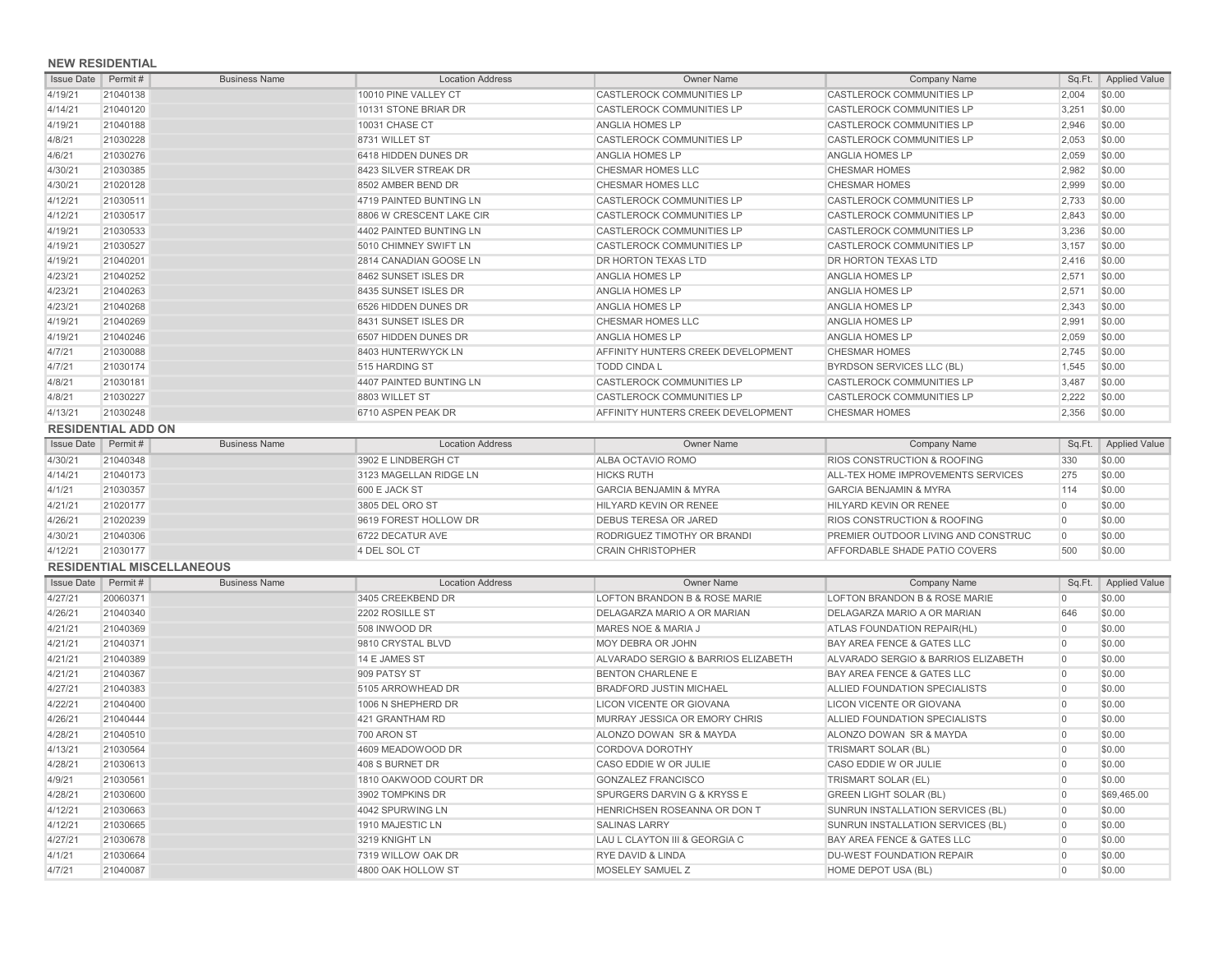| 4/20/21            | 21040033                   |                      | 4701 BUSH RD UNIT 4     | <b>CERNOSEK KARLA O</b>                    | <b>GRASTEN POWER TECHNOLOGIES LLC (BL)</b> | $\overline{0}$ | \$0.00                 |
|--------------------|----------------------------|----------------------|-------------------------|--------------------------------------------|--------------------------------------------|----------------|------------------------|
| 4/12/21            | 21040089                   |                      | 4400 CYNDA BROOKE DR    | ALLMAN ROBERT C II & CATHY                 | BAY AREA FENCE & GATES LLC                 | $\overline{0}$ | \$0.00                 |
| 4/13/21            | 21040102                   |                      | 10046 EAGLE PINES DR    | <b>RENTERIA XAVIER OR HERNANDEZ NALLEL</b> | SOUTH TEXAS DOOR & TRIM INC                | $\overline{0}$ | \$0.00                 |
| 4/5/21             | 21040042                   |                      | 5115 CINNAMON LN        | <b>MILLER CHRISTINE M</b>                  | BAY AREA FENCE & GATES LLC                 | $\overline{0}$ | \$0.00                 |
| 4/19/21            | 21040106                   |                      | 501 ARON ST             | <b>RODRIGUEZ JAVIER</b>                    | SAMUEL CONSTRUCTION CO LLC                 | $\overline{0}$ | \$0.00                 |
| 4/20/21            | 21040123                   |                      | 3410 CREEKBEND DR       | WHITMAN DONALD L & BARNES MARION A         | ALLIED FOUNDATION SPECIALISTS              | $\overline{0}$ | \$3,375.00             |
| 4/13/21            | 21040116                   |                      | 401 E HUNNICUTT ST      | <b>GUZMAN VIRGINIA</b>                     | <b>GUZMAN VIRGINIA</b>                     | $\overline{0}$ | \$0.00                 |
| 4/12/21            | 21040150                   |                      | 103 CHANDLER DR         | <b>BUENROSTRO JUAN L SR</b>                | EMPIRE SOLAR GROUP LLC (BL)                | $\overline{0}$ | \$0.00                 |
| 4/8/21             | 21040154                   |                      | 804 MAPLEWOOD ST        | DURAN JAVIER E OR CASTILLO JOANNA L        | ALLIED FOUNDATION SPECIALISTS              | $\overline{0}$ | \$0.00                 |
| 4/14/21            | 21040157                   |                      | 3602 CANTERBURY DR      | <b>HAMILTON RONALD</b>                     | <b>HAMILTON RONALD</b>                     | 400            | \$0.00                 |
| 4/9/21             | 21040164                   |                      | 314 FORREST ST          | MONTOYA TEOFILO OR MARGARITA               | MONTOYA TEOFILO OR MARGARITA               | 144            | \$0.00                 |
| 4/16/21            | 21040181                   |                      | 405 S BURNET DR         | <b>MORALES TIMOTHY N &amp; KATHY C</b>     | MORALES TIMOTHY N & KATHY C                | $\overline{0}$ | \$0.00                 |
| 4/15/21            | 21030235                   |                      | 416 S BURNET DR         | NGUYEN TIFFANY T                           | OLSHAN FOUNDATION REPAIR CO                | $\overline{0}$ | \$0.00                 |
| 4/15/21            | 21030288                   |                      | 3214 KNIGHT LN          | HILL JIM R & ARLENE HASTINGS               | <b>QUALITY GENERATORS (BL)</b>             | $\overline{0}$ | \$0.00                 |
| 4/1/21             | 21030329                   |                      | 3904 CANTERBURY DR      | DAVIS CHRISTOPHER N                        | TEXAS SELECT ROOFING & CONSTRUCTION        | $\overline{0}$ | \$16,000.00            |
| 4/26/21            | 21030354                   |                      | 2007 FLORIDA ST         | WOODARD HEATHER OR CHRISTOPHER R           | WOODARD HEATHER OR CHRISTOPHER R           | $\overline{0}$ | \$0.00                 |
| 4/20/21            | 21030371                   |                      | 3219 KNIGHT LN          | LAU L CLAYTON III & GEORGIA C              | <b>QUALITY GENERATORS (BL)</b>             | $\overline{0}$ | \$0.00                 |
| 4/27/21            | 21010413                   |                      | 4103 AVALON LN          | <b>GERACE JAMES AND SANDRA</b>             | <b>GENERATOR SUPERCENTER LP (BL)</b>       | $\overline{0}$ | \$0.00                 |
| 4/27/21            | 21030481                   |                      | 8403 EASTPOINT BLVD     | <b>GRANTNER ANNE</b>                       | STORM TIGHT WINDOWS OF TX INC              | $\overline{0}$ | \$0.00                 |
| 4/7/21             | 21030425                   |                      | 113 LAZY LN             | JONES JIMMY R & WINEFRED K                 | JMH SERVICES LLC (BL)                      | $\overline{0}$ | \$0.00                 |
| 4/21/21            | 21030449                   |                      | 14 BAYVILLA ST          | ELLIS DAVID L & MARSHA A                   | OLSHAN FOUNDATION REPAIR CO                | $\overline{0}$ | \$0.00                 |
| 4/21/21            | 21030454                   |                      | 5140 PEPPER MILL ST     | ELZIE FLOYD JR OR CHERYL                   | TRISMART SOLAR (BL)                        | $\overline{0}$ | \$0.00                 |
| 4/5/21             | 21030475                   |                      | 202 MOSSY OAK DR        | <b>COOK ANA LIZA OR PETER</b>              | BAY AREA FENCE & GATES LLC                 | $\overline{0}$ | \$0.00                 |
| 4/27/21            | 21030478                   |                      | 301 PIN OAK ST          | ALFORD TIMOTHY L OR MELINDA G              | STORM TIGHT WINDOWS OF TX INC              | $\overline{0}$ | \$0.00                 |
| 4/9/21             | 21030489                   |                      | 703 E PEARCE ST         | <b>BARRAGAN ANICETO</b>                    | <b>BARRAGAN ANICETO</b>                    | $\overline{0}$ | \$0.00                 |
| 4/8/21             | 21010059                   |                      | 110 N BURNET DR         | <b>DICKEY RANDELL W</b>                    | AZTEC RENEWABLE ENERGY, INC (BL)           | $\overline{0}$ | \$0.00                 |
| 4/15/21            | 21030543                   |                      | 4907 CRESCENT LAKE CIR  | <b>SINGH PREET M</b>                       | <b>BLACKMON INC (BL)</b>                   | $\overline{0}$ | \$0.00                 |
| 4/23/21            | 21030551                   |                      | 2205 NEW JERSEY ST      | LARA CUAUHTEMOC JR                         | <b>TEXAS FOUNDATION REPAIR</b>             | $\overline{0}$ | \$0.00                 |
| 4/8/21             | 21030514                   |                      | 1514 YUPON ST           | <b>GUANDIQUE FELIX ARTURO OR MERINO RO</b> | ACCURATE APPLIED CONSTRUCTION              | $\overline{0}$ | \$0.00                 |
| 4/26/21            | 21030019                   |                      | 10319 DEVINWOOD DR      | DORE JANICE GIBSON                         | DAYTON ELECTRIC CO LLC (BL)                | $\overline{0}$ | \$0.00                 |
| 4/1/21             | 21030082                   |                      | 3318 RED CEDAR TRL      | <b>FRANCO JAVIER S</b>                     | SUNRUN INSTALLATION SERVICES (BL)          | $\overline{0}$ | \$0.00                 |
| 4/28/21            | 21040226                   |                      | 4031 COUNTRY CLUB DR    | <b>DR HORTON TEXAS LTD</b>                 | BIRDMAN CONTRACTING LLC (BL)               | $\overline{0}$ | \$0.00                 |
| 4/28/21            | 21040258                   |                      | 3202 INDIANA ST         | PEREZ JOSE L & PEREZ MARIA C               | <b>RUBEN'S FOUNDATION</b>                  | $\overline{0}$ | \$0.00                 |
| 4/19/21            | 21040241                   |                      | 3802 SAVELL DR          | <b>CARPENTER BOBBY RAY</b>                 | BAY AREA FENCE & GATES LLC                 | $\overline{0}$ | \$0.00                 |
| 4/16/21            | 21040280                   |                      | 804 MAPLEWOOD ST        | DURAN JAVIER E OR CASTILLO JOANNA L        | ALLIED FOUNDATION SPECIALISTS              | $\overline{0}$ | \$0.00                 |
| 4/20/21            | 21040338                   |                      | 509 E WRIGHT ST         | MATA JUAN E                                | MATA JUAN E                                | $\overline{0}$ | \$0.00                 |
| 4/26/21            | 21040351                   |                      | 4511 KNIGHTS CT         | <b>RIVERA JIMMY</b>                        | EMPIRE SOLAR GROUP LLC (BL)                | $\overline{0}$ | \$0.00                 |
| 4/30/21            | 21040570                   |                      | 7311 DOGWOOD LN         | <b>FITZGERALD CLIFTON</b>                  | BAY AREA FENCE & GATES LLC                 | $\overline{0}$ | \$0.00                 |
| 4/30/21            | 21040577                   |                      | 1806 MCFARLAND ST       | LEWIS WILLIAM L JR                         | ALLIED FOUNDATION SPECIALISTS              | $\overline{0}$ | \$0.00                 |
| 4/8/21             | 21030122                   |                      | 4902 BURNING TREE DR    | <b>STADION HOMES LLC</b>                   | <b>GO TO GUYS REMODELING</b>               | 1,855          | \$0.00                 |
| 4/8/21             | 21030239                   |                      | 3214 RED CEDAR DR       | VALDEZ JOSE                                | NEXXUS ELECTRICAL CONTRACTORS LLC          | $\overline{0}$ | \$0.00                 |
|                    | <b>RESIDENTIAL REMODEL</b> |                      |                         |                                            |                                            |                |                        |
| <b>Issue Date</b>  | $\vert$ Permit #           | <b>Business Name</b> | <b>Location Address</b> | <b>Owner Name</b>                          | <b>Company Name</b>                        |                | Sq.Ft.   Applied Value |
| 4/14/21            | 21040047                   |                      | 410 E LOBIT ST          | WOODCOX REED K                             | BAY AREA ELECTRICAL (BL)                   | $\overline{0}$ | \$60,000.00            |
| 4/26/21            | 21040121                   |                      | 4211 CARLISLE CT        | OCHOA ARTHUR D & CANDACE                   | OCHOA ARTHUR D & CANDACE                   | 3,680          | \$75,000.00            |
| 4/1/21             | 21030480                   |                      | 5414 SHIRLEY ST         | <b>S&amp;S TEXAS PROPERTIES LLC</b>        | <b>S &amp; S TEXAS PROPERTIES LLC</b>      | $\overline{0}$ | \$0.00                 |
| 4/21/21            | 21030490                   |                      | 2001 UTAH ST            | RODRIGUEZ JUAN M                           | LOPEZ CONSTRUCTION GROUP                   | $\overline{0}$ | \$6,000.00             |
| 4/14/21            | 21030540                   |                      | 407 ALVA ST             | <b>DOLLINS DANNY</b>                       | <b>CARIB SUBS</b>                          | $\overline{0}$ | \$0.00                 |
| 4/19/21            | 21040209                   |                      | 1903 FLORIDA ST         | <b>CHAVIS CHRIS</b>                        | <b>VILLARREAL YCIA</b>                     | $\overline{0}$ | \$0.00                 |
| 4/20/21            | 21040254                   |                      | 301 E ADOUE ST          | PENALOZA CONCEPCION Y CARRILLO             | <b>STARR FRAMERS INC</b>                   | $\overline{0}$ | \$0.00                 |
| 4/27/21            | 21030234                   |                      | 2310 NOLAN RD           | BROWN WILLIAM OR KAYLA                     | STORM TIGHT WINDOWS OF TX INC              | $\overline{0}$ | \$0.00                 |
|                    | <b>SIGN CONSTRUCTION</b>   |                      |                         |                                            |                                            |                |                        |
| Issue Date Permit# |                            | <b>Business Name</b> | <b>Location Address</b> | Owner Name                                 | Company Name                               | Sq.Ft.         | Applied Value          |
| 4/9/21             | 20100481 TIDAL WAVE        |                      | 6122 GARTH RD           | <b>GARTH ARCHER</b>                        | HUMBLE SIGN CO (SN)                        | 149            | \$16,000.00            |